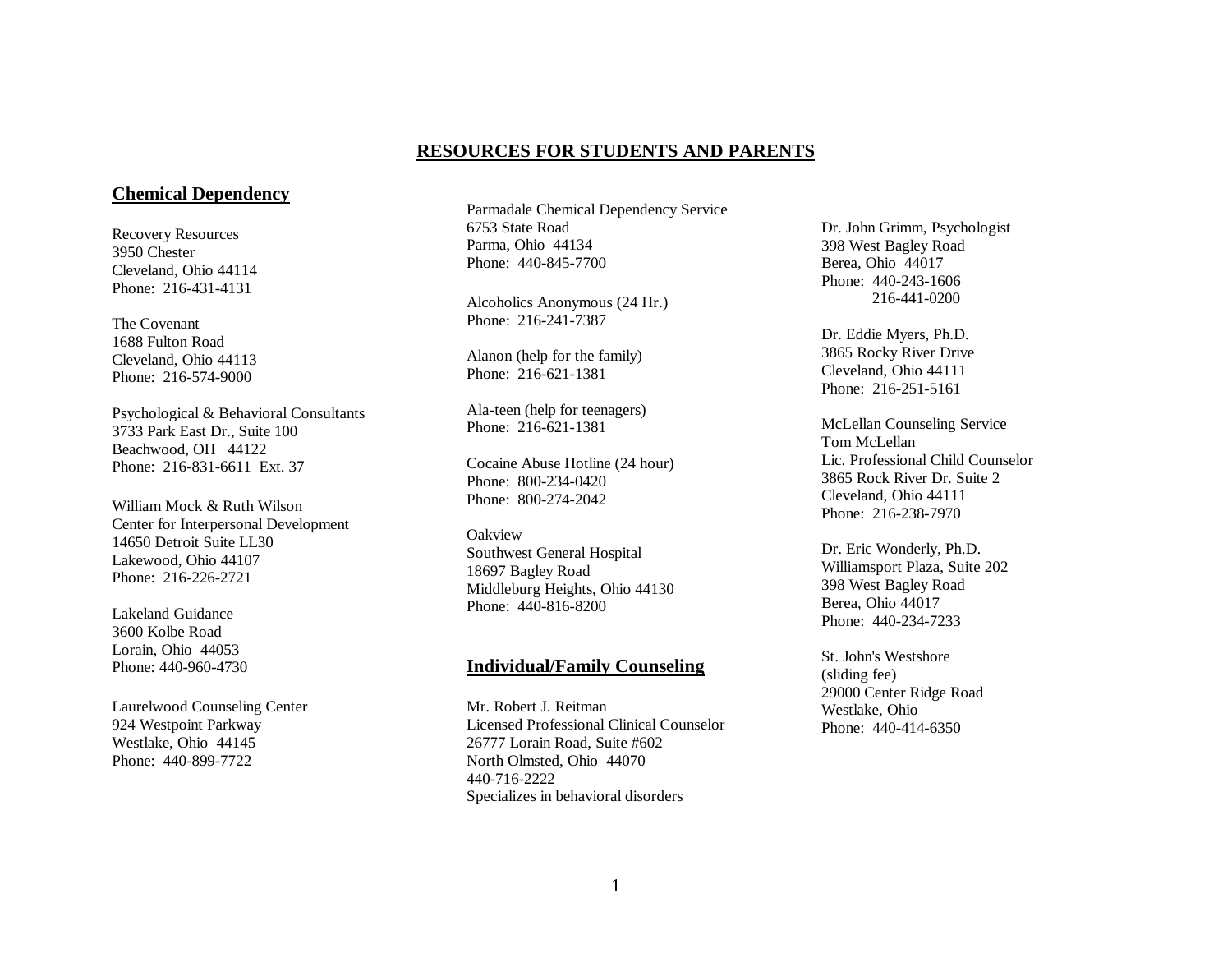Laurelwood Hospital Beachwood Counseling Center 25200 Chagrin Blvd., #300 Beachwood, OH 44122 Dr. Wetzig – specializing in eating disorders Phone: 800-777-7244

Dr. Carl Rak Cleveland State Counseling Dept. Phone: 216-523-7146

Applewood Centers Inc. 2525 East 22nd Street Cleveland, Ohio 44115 Phone: 216-696-5800

Psychological & Behavioral Consultants 24600 Center Ridge Road, Suite 225 Westlake, Ohio 44145 Phone: 440-892-7940 Middleburg Heights office: 440-816-2119

Mobil Crisis Team (psychiatric emergency) Phone: 440-473-9642

Catholic Charity Services Phone: 216-631-3499

Center for Human Services Phone: 440-888-0300

Free Clinic Phone: 216-721-4010

Families Anonymous Phone: 800-736-9805 Far West Center 440 835-6212 29133 Health Campus Drive Westlake, Ohio 44145 Phone: 440-835-8000

Olmsted Psychotherapy Assoc. Columbia West Medical Center 4859 Dover Center Rd., #9 North Olmsted, OH 44070 Phone: 440-779-8880

Dr. Les Wyman, PhD, Foresight Group, Inc. 2995 Scarborough Rd. Cleveland Heights, Ohio 44118 Phone: 216-932-3233

Horizons Counseling Services 5851 Pearl Road, Suite 305 Parma Hts., Ohio 44130 Phone: 440- 845-9011

Rocky River Counseling Associates Rob Chast 30400 Detroit Road Westlake, Ohio 44145 Phone: 899-7708

Dr. Barbara Hill/Robey (Sexual Abuse) 3601 S. Green Rd. Euclid, Ohio 44122 Phone: 216-459-9673

Jane & George Steckler Assoc. 6929 West  $130^{th}$  St., Suite 604 Parma Hts., Ohio 44130 Phone: 440- 884-0400 Specializing in ADHD

Center for Individual and Family Health 24500 Center Ridge Rd., Suite 125 Westlake, Ohio 44145 Phone: 440-871-8102

Antone F. Feo, Ph.D & Assoc., Inc. 24500 Center Ridge Rd., Suite 100 Westlake, Ohio 44145 Phone: 440-899-1300

Dr. Ken DeLuca & Assoc. 35880 Center Ridge Road North Ridgeville, Ohio 44039 Phone: 440-327-1598 or 800-686-0327

Teen Health Center Madison Square Medical Building at Hilliard 15644 Madison Avenue, Suite 108 Lakewood, Ohio 44107 216-391-8336 www.lakewoodhospital.org

Berea Children's Home and Family Services 15200 Madison Avenue 440-260-8300

Catholic Charity Services of Cuyahoga County 7800 Detroit Avenue 216-631-3499

Center for Families and Children 3929 Rocky River Drive 216-252-5800

Lutheran Children's Aid and Family Service 4100 Franklin Boulevard 216-281-2500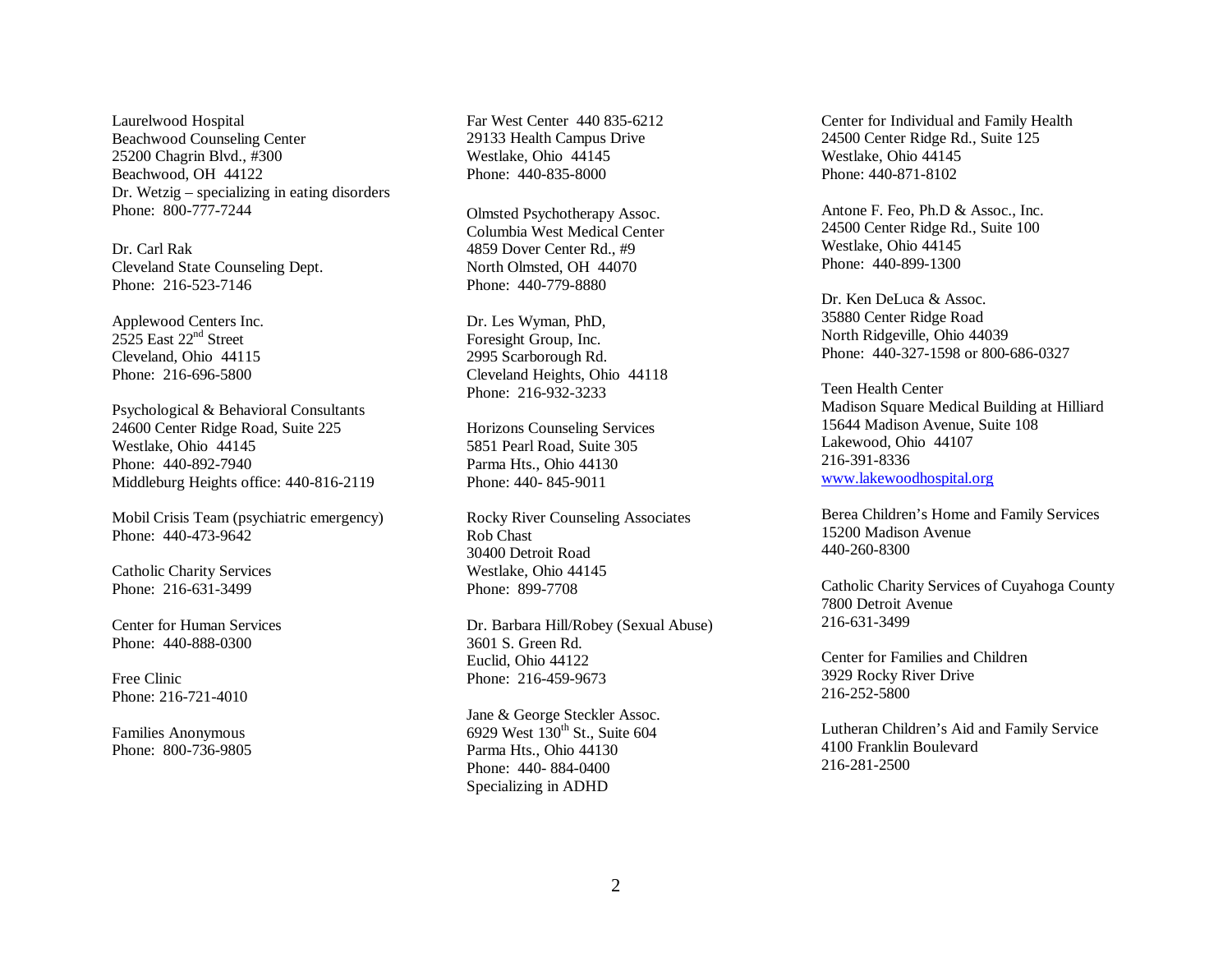### **Grief Counseling**

The Gathering Place Beechwood, Ohio 216-595-9546 Specializes in helping families that have lost a loved one to cancer.

Cornerstone of Hope 6600 Schaaf Road P.O. Box 31555 Independence, Ohio 44131 216-524-3787

The Phoenix Center for Grieving Children 41201 Schaden Road Elyria, Ohio 44035 440-324-0480

#### **Eating Disorders**

Cleveland Clinic Eating Disorder Evaluation Center & Support Groups 216-444-4640

National Association of Anorexia Nervosa and Associated Disorders 847-831-3438

#### **Pregnancy**

**GRADS** Pat Koharik, Coordinator Polaris Vocational Center 7225 Old Oak Blvd. Middleburg Heights, Ohio 44130 Phone: 440-891-7648

Among Women 20340 Center Ridge Road Rocky River 440-356-5565

Birthright 14701 Detroit Avenue, Suite 344 216-228-5998

Planned Parenthood 20800 Center Ridge Road 440-331-8744

#### **Academic Problems- Tutoring Services**

North Coast Tutoring Services Phone: 216-247-1622

SYLVAN LEARNING CENTERS: 15201 Pearl Road Strongsville, Ohio 44136 Phone: 238-0530

5110 Mayfield Road Lyndhurst, Ohio Phone: 440 473-6065

34305 Solon Rd. Solon, Ohio Phone: 440 349-4153

4200 Rockside Road Cleveland, Ohio Phone: 216 447-9111

## **Hotlines**

Children Services – Child Abuse Hotline (confidential information & help Phone: 216-696-KIDS

Family Helpline

(anonymous consultation & referrals for parents feeling out of control, isolated, or overwhelmed) Phone: 216-229-8800

Templum House (24 hour hotline for battered women and children) Phone: 216-631-2275

Women Together Hotline (24 hour hotline for battered women and children) Phone: 216-391-HELP

Suicide Hotline Phone: 216-623-6888

Rape Crisis Hotline Phone: 216-619-6192

Runaway Hotline Phone: 800-621-4000

St. Vincent Charity Hospital Psychiatric Emergency (24 hours, 7 days) Phone: 216-623-6888

Cuyahoga County Mobile Crisis Center Phone: 216-363-2538

Laurelwood Hospital Victim Resource Center (sexual abuse- 24 hour) 35900 Euclid Ave. Willoughby, OH 44094 Phone: 800-777-7244

Overeaters Anonymous Phone: 216-391-6664